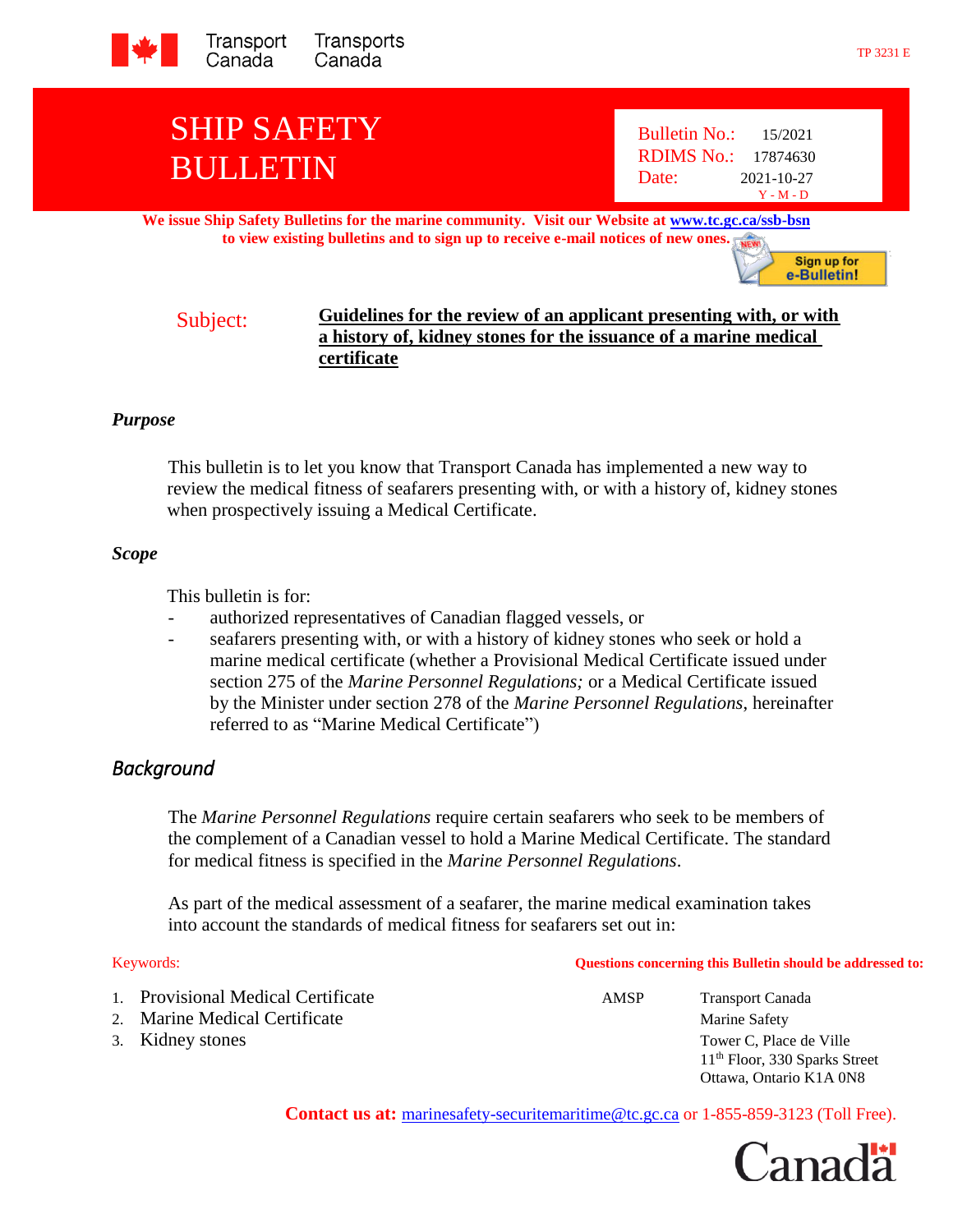- the International Labour Organization and World Health Organization's *Guidelines on the medical examination of seafarers,* and
- Transport Canada's *Physicians' Guide*, TP 11343

# *What you need to know*

A marine healthcare professional conducting a marine medical examination, should take into account the following criteria to assess a seafarer with a history of kidney stones.

If a seafarer has:

- any size of kidney stone or underwent a procedure to remove a kidney stone in the past 2 years, consideration should be given to the issuance of a Provisional Medical Certificate with a limitation of near coastal voyage, Class 2*<sup>1</sup>* .
- symptoms and a history of kidney stones, the symptoms should be investigated and consideration should be given to the issuance of a Provisional Medical Certificate with a limitation of near coastal voyage, Class 2*<sup>1</sup>* .
- a history of kidney stones but has been free of kidney stones for more than 2 years, consideration should be given to the issuance of a Provisional Medical Certificate without geographical limitations.
	- o The seafarer **must** provide an updated report on their kidney stones during their marine medical examination.

The above noted guidelines are one of many factors that a healthcare professional will take into account when evaluating the unique health conditions of a candidate and implications for working and living at sea. At all times, the medical health requirements specified in section 270 and 287(5) of the *Marine Personnel Regulations* and the seafarer's unique situation must be followed any time a medical certificate is issued.

# Reconsidering an old decision related to kidney stones

Any seafarer who was issued a Provisional Medical Certificate, or a Marine Medical Certificate, that was limited to near coastal voyage, Class 2, prior to publication of this Ship Safety Bulletin, can be reassessed by seeking a new marine medical examination. During this assessment, the healthcare professional will use these guidelines.

### Disclosing your medical information

Remember – you **must not** knowingly provide false or misleading information or statements to the person doing the marine medical examination, or acting on behalf of the Minister.

### Implementing this policy

This policy comes into force as soon as this Ship Safety Bulletin is published.